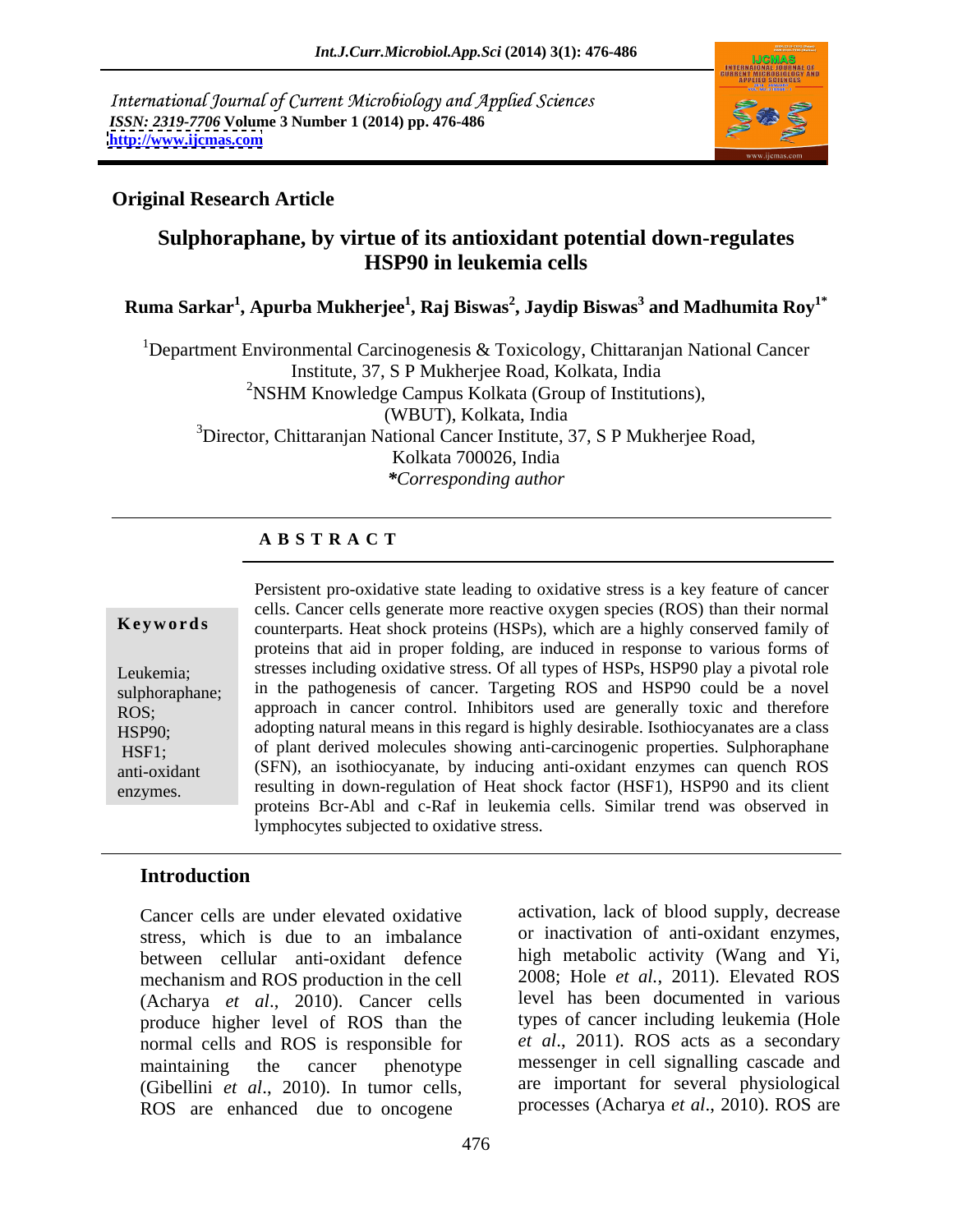cell survival by promoting initiation, HSP90 is regulated by a transcription promotion, progression and metastasis of cancers (Wang and Yi, 2008; Hole *et al.*, 2007; Solimini *et al.*, 2007). Therefore 2011). Oxidative stress causes cellular targeting HSP90 is an emerging area to damage to the proteins, lipids, membranes and DNA contributing to carcinogenesis free from toxicity; therefore identifying (Khandrika *et al*., 2009; Fearon and Faux, agents that will selectively kill malignant 2009; Wells *et al.*, 2009; Valko *et al*., 2006). To combat the ROS induced oxidative damage, aerobic organisms have cancer. Phytochemicals are a (Surh, 2003) developed a variety of anti-oxidant good choice in this respect. defence mechanisms for maintaining their Isothiocyanates present in cruciferous genetic stability. These include different anti-oxidant enzymes that act in cellular properties; sulphoraphane is one such defence, such as catalase, super oxide naturally occurring isothiocyanate. dismutase (SOD), glutathione peroxidase Anticancer properties of sulphoraphane (Gpx), glutathione S transferase (GST) are attributable to its blocking and (Acharya *et al.*, 2010). Heat shock proteins suppressing effects (Li *et al.*, 2010). (HSPs) are evolutionary conserved proteins that assist in proper folding and detoxification enzymes, inhibits phase I degradation of misfolded proteins enzymes and acts as an effective (Sreedhar and Csermely, 2004; Soo *et al.*, and modulator of cell death, cell cycle, 2008). HSPs are produced in response to angiogenesis, susceptibility to different forms of stresses including oxidative stress (Jolly and Morimoto, also possesses antioxidant activities (Xu *et*  2000; Gorman *et al.*, 1999; Kalmar and *al.*, 2012). Sulphoraphane inhibits various Greensmith, 2009; Martindale and signalling molecules which are client Halbrook, 2002). Cancer cells over express HSPs in order to survive under the stressed environment (Ciocca and Present study aims to encroate the role of Calderwood, 2005, Khalil *et al.*, 2011). Sulphoraphane, a natural isothlocyanate on expression of HSP90 and HSF1 in their molecular weights (Khalil *et al*., 2011). Among all HSPs, HSP90 plays most important role in tumorigenesis (Bagatell and Whitesell, 2004). HSP90 interacts with various proteins of apoptotic cascade, thus preventing apoptosis **Exercises in the victious** (Lanneau *et al*., 2007; Bagatell and Whitesell, 2004). It modulates various cellular signalling pathways (Powers and Human chronic myelogenic leukemia cell Workman, 2006), maintains stability and function of different kinases (Marcu *et al.*, cultured in RPMI-1640 supplemented with 2002). Targeting HSP90 interferes with 10% heat inactivated fetal bovine serum signalling proteins like Bcr-Abl, c-Raf etc (FBS) and antibiotics (gentamycin,

regarded as oncogenic as they aid in tumor which impart survival to the cancer cells. factor, heat shock factor (HSF1) (Dai et al, 2007; Solimini *et al*., 2007). Therefore targeting HSP90 is an emerging area to treat cancer. Inhibitors of HSP90 are not cells without affecting normal cells will widen the therapeutic approaches in good choice in this respect. vegetables show various cancer fighting naturally occurring isothiocyanate. suppressing effects (Li *et al*., 2010). Sulphoraphane induces phase II modulator of cell death, cell cycle, angiogenesis, susceptibility to carcinogens, invasion and metastasis. It proteins of HSP90.

> Present study aims to elucidate the role of sulphoraphane, a natural isothiocyanate on expression of HSP90 and HSF1 in leukemia cells. It was further investigated whether quenching of ROS by natural means is associated with the downregulation of HSP90 and HSF1.

# **Materials and Methods**

## **Cell culture**

line K-562, used in this study, were cultured in RPMI-1640 supplemented with 10% heat inactivated fetal bovine serum (FBS) and antibiotics (gentamycin,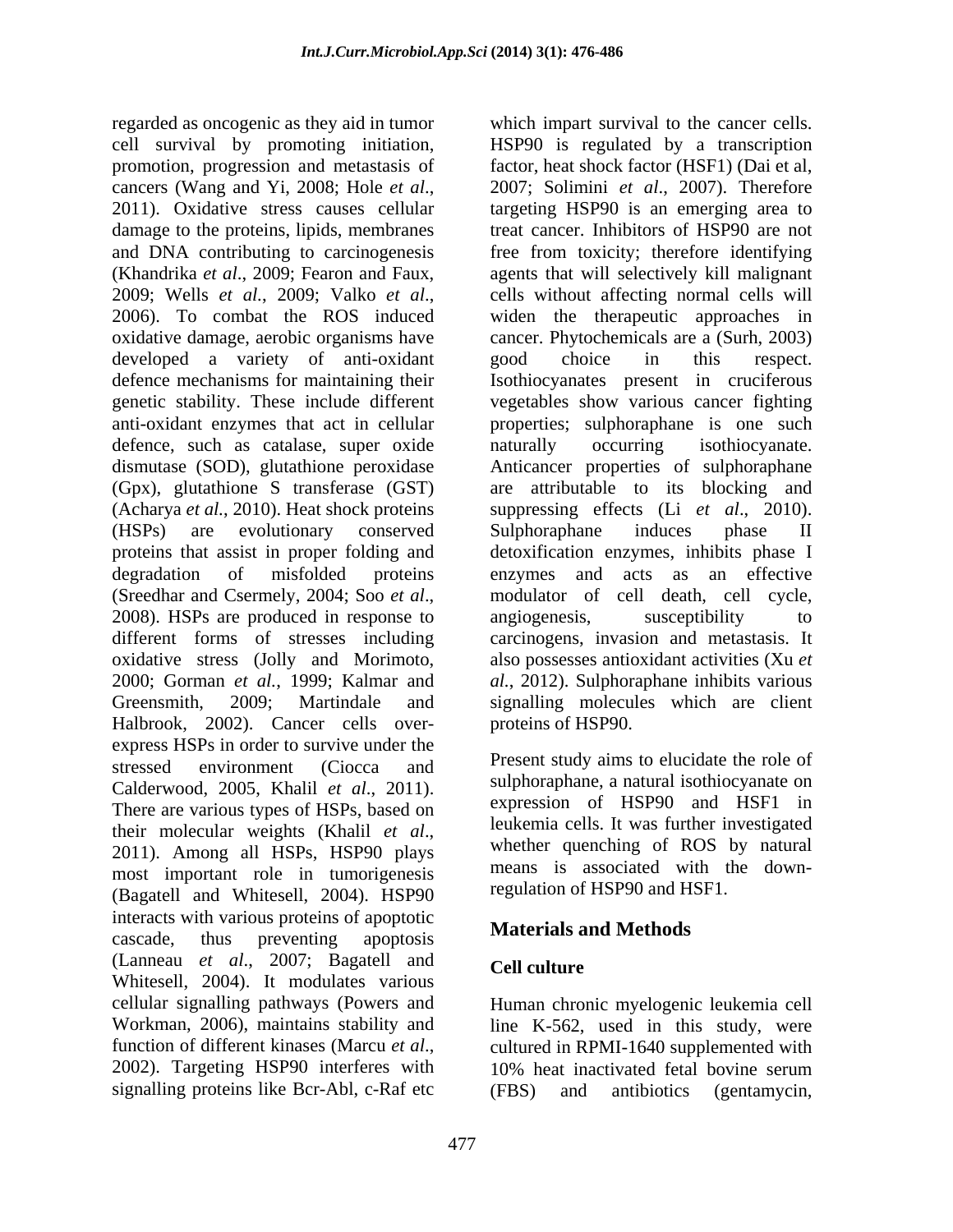1700 and centrifuged at 1000 rpm for 20 buffy coat at the interface. Isolated lymphocytes were cultured in RPMI-1640 with 10% FBS and phytohaemagglutinin **Measurement of ROS**  $(PHA)$  20  $\mu$ g/ml.

with  $H_2O_2(50 \mu M)$  for 1 h. dichlorofluorescein (DCF). The

MTT assay was performed to study<br>sulphoraphane and harvested. Cells whether sulphoraphane is cytotoxic to K measures the reduction of yellow 3-(4,5 dimethythiazol-2-yl) - 2, 5 - diphenyl mitochondrial dehydrogenase enzyme. The tetrazolium compound MTT solution<br>Fluorescence intensity as measured in a 50  $\mu$ l (1.2 mg/ml in water) was added to the treated cells in each of the 96 wells and incubated for 4 h. MTT-formazan product  $ROS$ was dissolved in DMSO, and the product was estimated by measuring absorbance at 570 nm in an ELISA plate reader. The amount of formazan produced is directly<br>
For catalase measurement, cell proportional to the number of living cells.

penicillin and streptomycin). Cells were Bcr-Abl, c-Raf was carried out using allowed to grow in a humidified 5% corresponding antibodies (Sarkar et al.,  $CO<sub>2</sub>/95\%$  air atmosphere at 37°C. 2012; Sarkar *et al.*, 2013). Cell lysates **Isolation of lymphocytes** analysed on 12.5% SDS under reducing Heparinised blood from healthy to a nitro-cellulose membrane, which was individuals was layered on Histopaque subsequently incubated with primary and min. Lymphocytes were collected from the  $BCIP/NET$  to visualise the proteins.  $\beta$ corresponding antibodies (Sarkar *et al.*, 2012; Sarkar *et al.*, 2013). Cell lysates containing equal amount of proteins were analysed on 12.5% SDS under reducing condition. Gel was then electroblotted on to a nitro cellulose membrane, which was secondary antibodies and treated with actin was used as a loading control.

## **Measurement of ROS**

**Treatment protocol** assay with 2', 7'-dichlorofluorescin K-562 cells were treated with different small nonpolar, nonfluorescent, cell concentrations of sulphoraphane (0, 1, 5, membrane permeable molecule, which 10, 20 µM) for 24 h. Lymphocytes were gets diffused into cells. DCFH is oxidized treated with various concentrations of by reactive oxygen species producing a sulphoraphane for 24 h, followed by insult highly fluorescent compound 2', 7'- **Assessment of cytotoxicity of** cells is proportional to the amount of ROS **sulphoraphane** and **such a substantial conduct of the surface support of the surface support of the surface support of the surface support of the surface support of the surface support of the surface support of the surfac**  $562$  cells. This colorimetric assay  $562 \times 117.4$  containing NoCl 140 mM tetrazolium bromide (MTT) by  $\frac{MgC_{12}}{mgh \log M}$  him, gracosc to final well pencillin and stephotone)<br>
pencillin and stephony in a humidified 5% corresponding antibolis (Stark ar et al., 2012; Stark ar et al., 2013). Stark part et al., 2013). Stark part et al., 2013, Stark are al., 2013, Stark ar ROS level was measured by a fluorometric assay with 2', 7'-dichlorofluorescin diacetate (DCFH-DA). DCFH-DA is a dichlorofluorescein (DCF). The fluorescence intensity of DCF inside the produced. Briefly,  $5x10^5$  cells were treated with different concentrations of sulphoraphane and harvested. Cells suspended in HEPES buffered saline (HBS, pH 7.4 containing NaCl 140 mM, KCl 5 mM, HEPES 10 mM,  $CaCl<sub>2</sub>$  1 mM,  $MgCl<sub>2</sub>1$  mM, glucose 10 mM) were incubated with DCFH-DA  $(5 \mu M)$  for 30 min in dark, at  $37^0C$  (Sinha *et al.*, 2010). min in dark, at  $37^0C$  (Sinha *et al.*, 2010).<br>Fluorescence intensity as measured in a spectrofluorimeter (excitation 504 nm; emission 529 nm) gives an estimation of ROS.

## **Measurement of antioxidant enzymes**

**Western blotting**  $\mu$ l/ml) was kept in ice for 30 min. This For catalase measurement, cell supernatant, treated with ethanol (10 was followed by addition of 1% Triton X- 100 and kept on ice for 30 min. Cell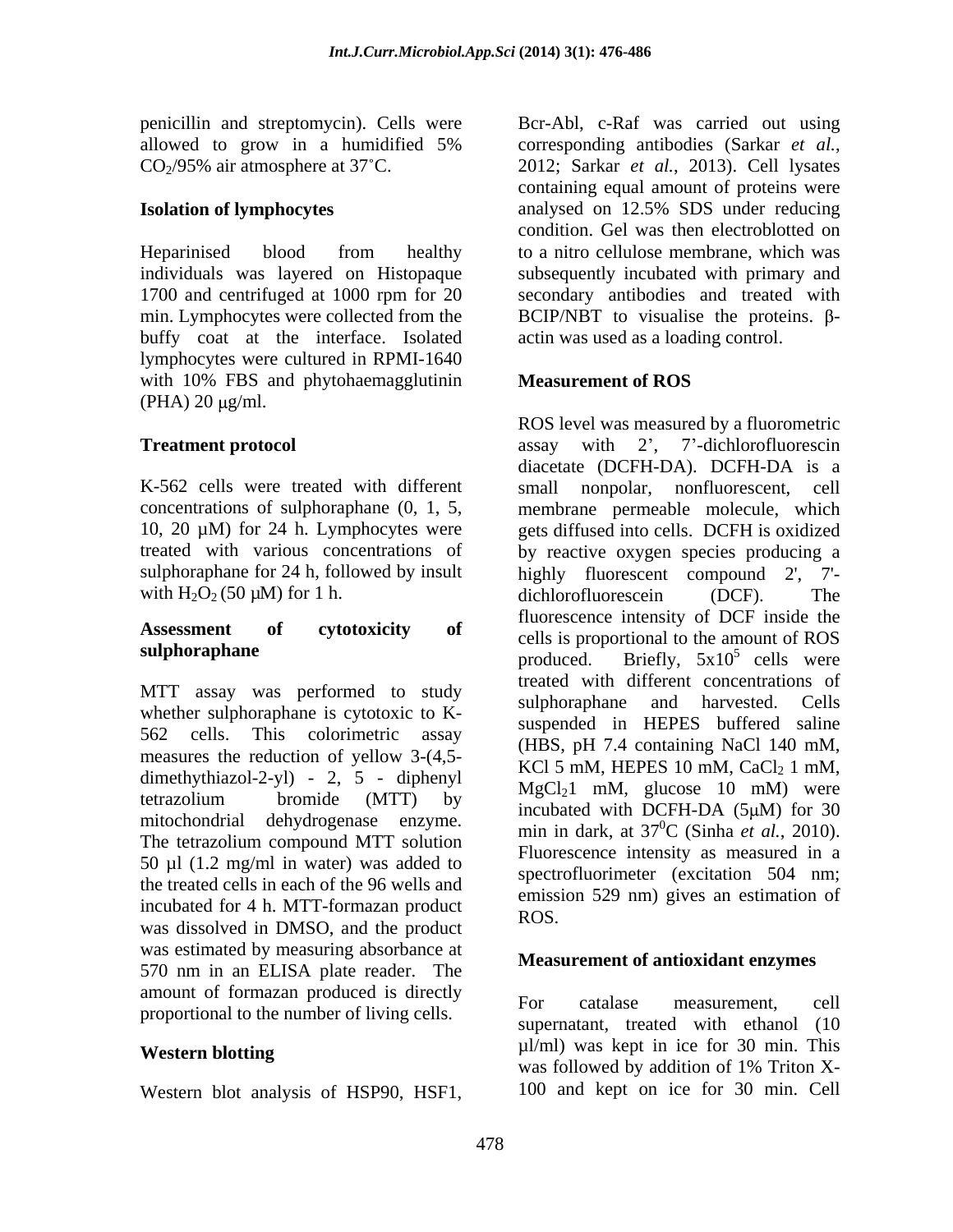supernatant was then added to the assay **Constitutive expression of HS**F1 and mixture, contacting 0.5 M sodium **HSP90** phosphate buffer, pH 7.0 and 10 mM amount of enzyme required to decompose transcription factor HSF1 are

measured on the basis of the ability of the **Effect of sulphoraphane on expression** enzyme to inhibit auto-oxidation of pyrogallol. The cytosolic supernatant was measured at 420 nm. 1 unit is defined as also negatively regulated by the amount of SOD requited to produce  $\frac{1}{2}$  sulphoraphane in a concentration

Dunett t-test). as achieved by treatment with 3  $\mu$ M 17-

### **Effect of sulphoraphane on lymphocytes isolated from normal healthy donors**

MTT reduction assay reveals that  $\frac{BCI-TOI}{A}$ , a cyrosine-Kinase infinition is sulphoraphane hardly shows any toxicity with chronic merapy for most patients myelogenous towards lymphocytes isolated from normal healthy donors  $[Fig 1(A)]$ . Relative absorbance at 570 nm corresponds to the activation of onco-protein c-Raf number of live cells. The highest concentration of sulphoraphane used was 20 µM; for K-562 cells relative absorbance is 0.476 where as for lymphocytes it is 0.947, indicating that sulphoraphane shows differential toxicity in K-562 cells and lymphocytes.

# **HSP90**

 $H_2O_2$ . The absorbance was noted at 240 Western blot analysis clearly shows that nm. Catalase activity is defined as the the expression of HSP90 and the 1 M of H<sub>2</sub>O<sub>2</sub> per minute (Sinha *et al.*, constitutively high in K-562 cells compared to the normal lymphocytes [Fig 1(B)].<br>2007). Superoxide dismutase (SOD) was transcription factor HSF1 are constitutively high in K-562 cells compared to the normal lymphocytes [Fig  $1(B)$ ].

# **levels of HS**F1 and **HSP90**

treated with 1% Triton X-100 and kept for Sulphoraphane  $(1, 5, 10$  and  $20 \mu M$ ) 30 min at  $4^{\circ}$  C. This was added to the down-regulates the expressions of HSP90 assay mixture containing 0.05 M sodium dose dependently in K-562 cells as phosphate buffer (pH 8.0), 0.1 mM EDTA revealed by western blot analysis. HSF1, and 0.27 mM pyrogallol. Absorbance was which is over-expressed in K-562 cells, is the minimal inhibition of pyrogallol auto- dependent manner [Fig 1(C)]. HSF1, oxidation (Sinha *et al*., 2007). which is a transcription factor regulating **Statistical Calculation Statistical Calculation Statistical Calculation Statistical Calculation** Statistical calculation was performed using HSP90. Western blot analysis shows that SPSS 10.0 (one way ANOVA followed by sulphoraphane (20  $\mu$ M) can inhibit HSP90 **Results and Discussion indication** that sulphoraphane acts an dose dependently in K-562 cells as revealed by western blot analysis. HSF1, which is over-expressed in K-562 cells, is also negatively regulated by sulphoraphane in a concentration heat shock proteins, inhibits HSP90 by virtue of its down-regulation by sulphoraphane. 17-AAG is an inhibitor of as achieved by treatment with  $3 \mu M$  17-AAG [Fig 1(D)]. Results give a clear inhibitor of HSP90.

### **Regulation of Bcr-Abl and c-Raf**

Bcr-Abl, a tyrosine-kinase inhibitor is the first-line therapy for most patients with chronic myelogenous leukemia (CML). One mechanism by which Bcr-Abl signals in cells is by activation of onco-protein c-Raf (Nakamura *et al*., 2011). Effect of sulphoraphane on these two onco-proteins has been looked into. Western blot results show that both the onco-proteins are negatively regulated by sulphoraphane and this down-regulation is dose dependent [Fig  $1(E)$ ]. The proto-oncogene c-Raf is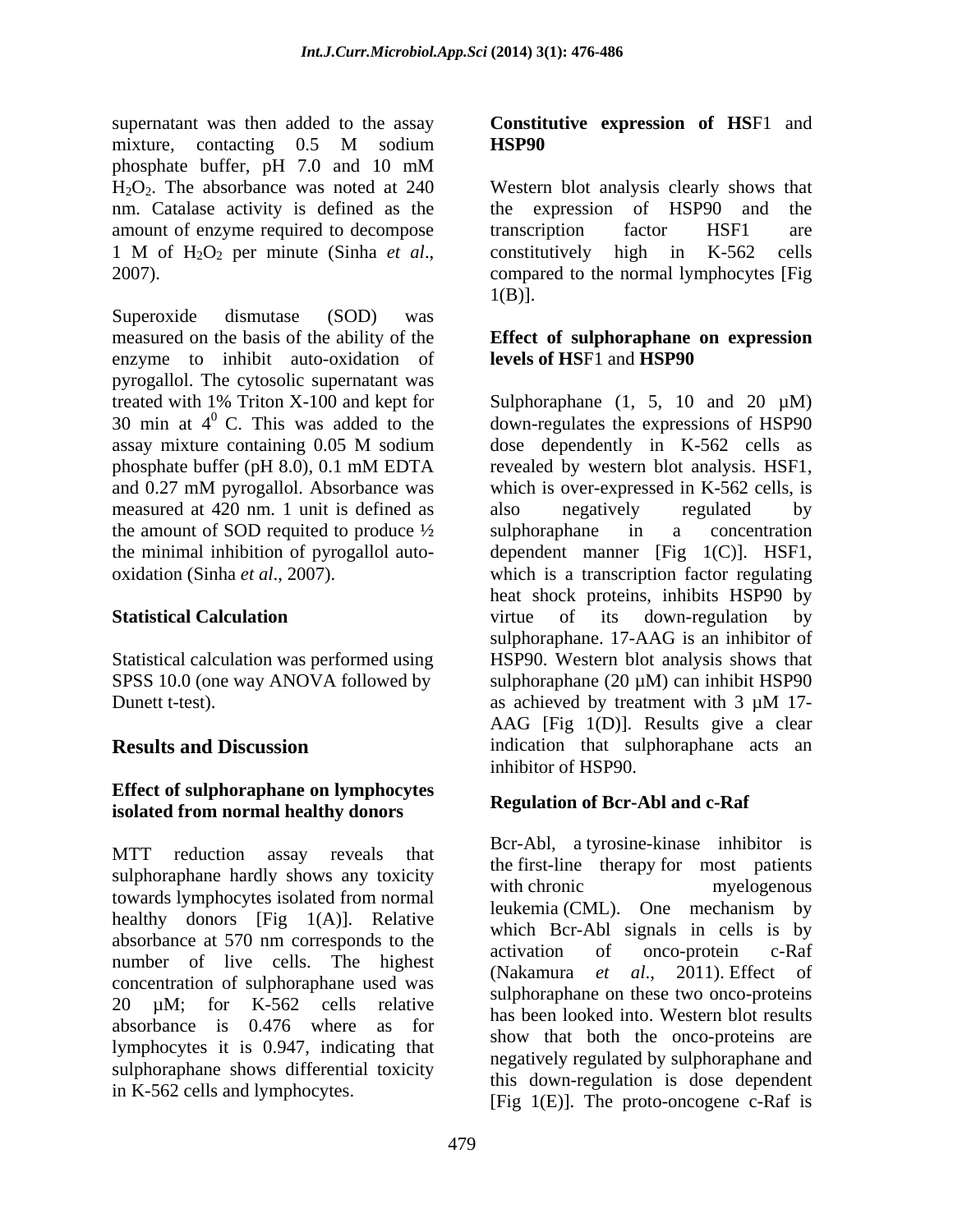part of the ERK1/2 pathway as a MAP **Activation of anti-oxidant enzymes by** kinase kinase kinase (MAP3K) that functions downstream of the Ras subfamily and is a member of Sulphoraphane efficiently induces anti the serine/threonine-specific protein oxidant enzymes like catalase [Fig 3 (A)] kinases (Avruch, 2007). HSP90 and superoxide dismutase (SOD) [Fig 3 maintains the stability and function of (B)] in K-562 cells, thereby imparting these two vital oncoproteins. Inhibition of protection against ROS. Sulphoraphane HSP90 blocks the chaperoning activity of therefore could be considered as a the protein, resulting in the down-potential anti cancer agent in leukemia regulation of Bcr-Abl and c-Raf. Similar results are obtained with different and 3  $\mu$ M) [Fig 1(F)], confirming that suppression of Bcr-Abl and c-Raf by processes like cell proliferation, sulphoraphane is due to inhibition of differentiation and apoptosis (Conte et al., HSP90. 2011). Therefore HSP90 as a target from

# **Modulation** of  $H_2O_2$  **induced generation**

compared to  $K-562$  cells [Fig 2 (A)]. It was intended to see whether generation of the balance between generation of tree<br>ROS in lumphosities, sould effect the radicals and antioxidants (Lobo *et al.*, ROS in lymphocytes could affect the radicals and antioxidants (LODO *et al.*,  $2010$ ). These cells can survive extreme HSP90 and HSF1 level. Sulphoraphane effectively reduces the level of ROS in K-<br> $\frac{1}{2}$  environmental stimuli such as hypoxia,<br> $\frac{1}{2}$  extresses due to chemotherapy and 562 cells in a dose dependent way [Fig 2 (B)]. Hydrogen peroxide  $(H_2O_2)$  is strong oxidizer and due to the oxidizing capacity it is considered a highly reactive in lymphocytes, which can be reduced to concentration of sulphoraphane [Fig 2 (C)]. HSF1 and HSP90 level in lymphocytes are low compared to  $K-562$  conditions. They also aid in the process of colleged and the process of condition of  $POS$  increases the tumorigenesis including leukemia. cells. Generation of ROS increases the expression of HSF1 and HSP90, which can be efficiently de-regulated by sulphoraphane [Fig 2 (D)]. Results clearly indicate that ROS is intricately related to the elevated expression of HSF1 and HSP90.

# **sulphoraphane**

cells.

concentrations of 17-AAG (0, 0.1, 0.5, 1.5 HSP90 is an important heat shock protein of ROS by sulphoraphane<br>continuously face many forms of stresses, Basal level of ROS in lymphocytes is low which leads to generation of free radicals. simplest peroxide which  $\alpha$  acts as a  $\alpha$  in significant damage to centual proteins. oxygen species. 50  $\mu$ M H<sub>2</sub>O<sub>2</sub> induces ROS highly expressed in manghant cells. Heat the basal level with increasing the infinantial protein stability and which plays vital role in different cellular processes like cell proliferation, differentiation and apoptosis (Conte *et al*., 2011). Therefore HSP90 as <sup>a</sup> target from therapeutic point of view has gained tremendous importance. Cancer cells continuously face many forms of stresses, which leads to generation of free radicals. Proper functioning of body depends on a balance between generation of free radicals and antioxidants (Lobo *et al*., 2010). These cells can survive extreme environmental stimuli such as hypoxia, stresses due to chemotherapy and radiation. Exposure to free radicals results in significant damage to cellular proteins. Molecular chaperones like HSP90 protect such damaged proteins and are therefore highly expressed in malignant cells. Heat shock proteins (HSP) play an important role in maintaining protein stability and function (Wang *et al.*, 2004). Thus they help in cell survival under stressed conditions. They also aid in the process of tumorigenesis including leukemia. Aggressiveness of leukemia is partly due to higher expression of HSP90. Therefore HSP90 can be considered as an attractive target in carcinogenesis particularly CML (Zackova *et al*., 2012).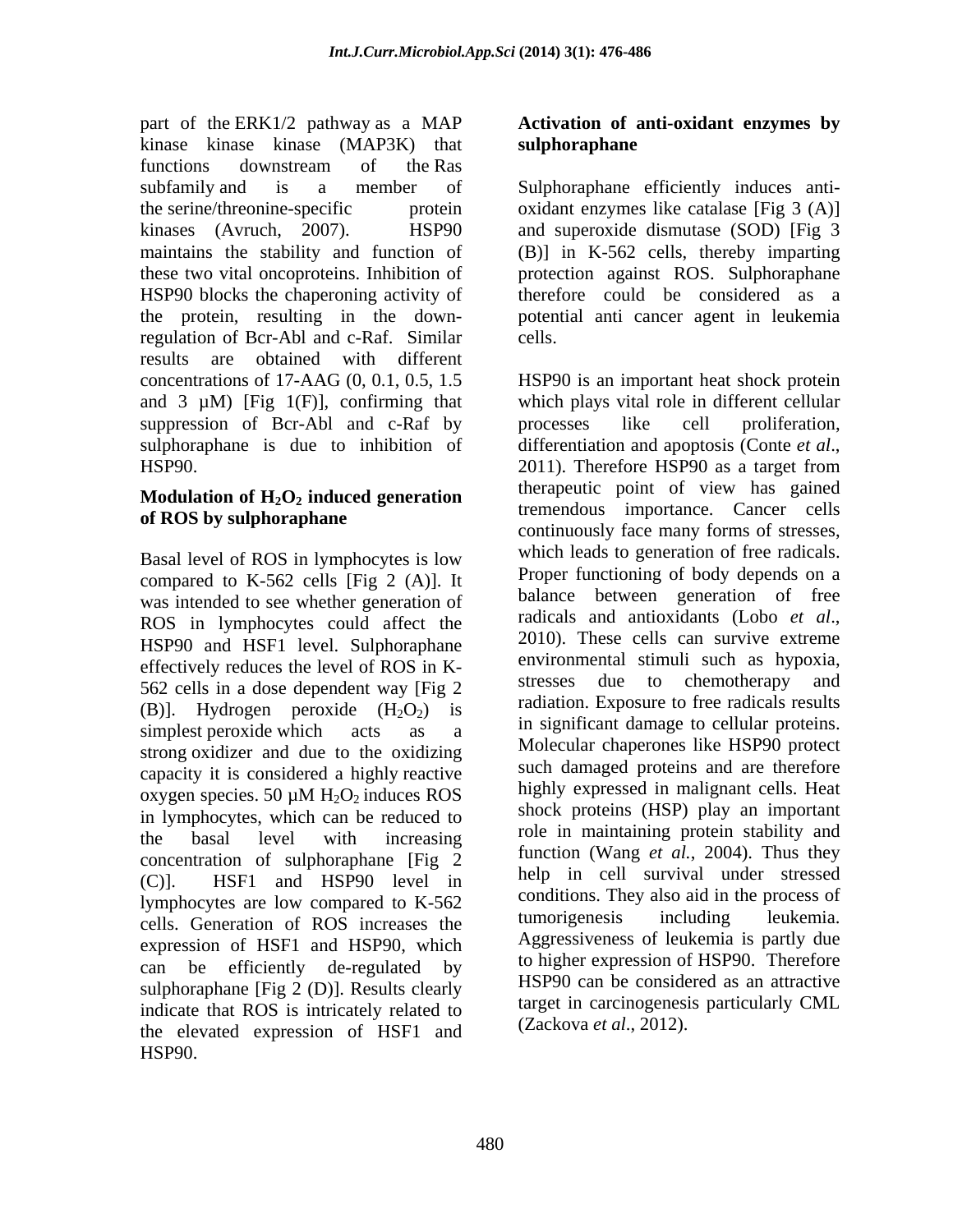



Fig. 1

Fig 1(A) shows the differential toxicity of suphoraphane in lymphocytes and K-562 as assessed by MTT assay. The experiment has been repeated thrice. Values represent mean  $\pm$ SE (n=3). Values are significant  ${}^{a}$ (p<0.005), with respect to untreated cells. Fig 1(B) Constitutive expression of HSF1 and HSP90 as obtained by western blot analysis. Lanes 1 and 2 show the proteins bands in lymphocytes and K-562 cells respectively. Fig 1(C) shows the modulation of HSF1 and HSP90 in K-562 cells. Lanes 1 - 5 show the protein bands corresponding to sulphoraphane concentrations of 0, 1, 5, 10, 20  $\mu$ M. Fig 1(D) Constitutive expression of HSP90 (Lane 1), as modulated by sulphoraphane (20  $\mu$ M) and 17-AAG (3  $\mu$ M) has been shown in Lanes 2 and 3 respectively. Fig 1(E) Modulation of Bcr-Abl and c-Raf in K-562 cells by sulphoraphane. Cells are treated with sulphoraphane at concentrations  $0 \mu M$ (lane 1), 1  $\mu$ M (lane 2), 5  $\mu$ M (lane 3), 10  $\mu$ M (lane 4) and 20  $\mu$ M (lane 5) for 24 h. Western blot analysis using anti-Bcr-Abl and c-Raf antibodies has been performed.  $\beta$ -actin is used as control to ensure equal loading of proteins. Fig 1(F) Modulation of Bcr-Abl and c-Raf in K- 562 cells by 17-AAG. Cells are treated with a specific HSP90 inhibitor 17-AAG for 24 h at concentrations 0  $\mu$ M (lane 1), 0.1  $\mu$ M (lane 2), 0.5  $\mu$ M (lane 3), 1.5  $\mu$ M (lane 4) and 3.0  $\mu$ M  $(\text{lane } 5)$ .  $\beta$ -actin is used as a loading control.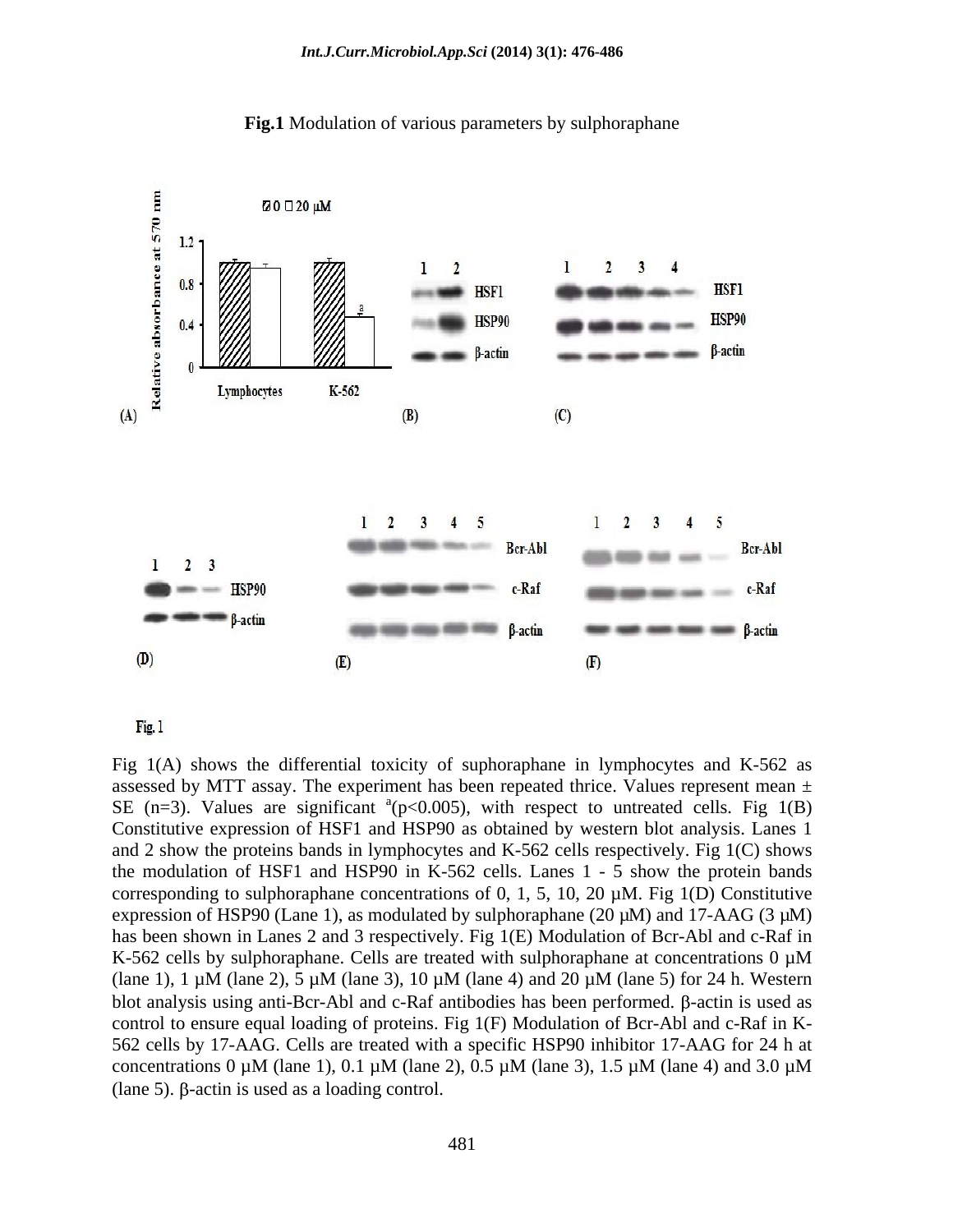



Fig. 2

Fig.2(A) represents the constitutive level of ROS in lymphocytes and K-562 cells. Experiments have been performed in triplicates. Values represent mean  $\pm$  SE (n=3). Values are significant  $^{a}(p<0.001)$  with respect to the lymphocytes. Fig 2(B) ROS level as influenced by increasing concentrations of sulphoraphane has been depicted in bar diagram. Experiments have been performed in triplicates. Values represent mean  $\pm$  SE (n=3). They are significant  $^{a}(p<0.001)$ ,  $^{b}(p<0.005)$  and  $^{c}(p<0.01)$  with respect to the untreated cells. Fig 2(C) shows the effect of sulphoraphane on lymphocytes. Experiments have been performed in triplicates. Values represent mean  $\pm$  SE (n=3). They are significant  $^{a}(p<0.001)$ ,  $^{b}(p<0.005)$  $(p<0.001)$ ,  $^{b}(p<0.005)$  $(p<0.005)$ with respect to the untreated cells. Fig 2(D) shows how sulphoraphane protects lymphocytes challenged by  $H_2O_2$ . Fig 2(E) Induction of HSF1 and HSP90 by  $H_2O_2$  in lymphocytes and their modulation. Lane 1 shows the constitutive level of HSF1 and HSP90 in lymphocytes. Lane 2, 3, 4, 5, 6 show the  $H_2O_2$  induced expression of HSF1 and HSP90 as influenced by 0, 1, 5, 10, 20 µM sulphoraphane respectively.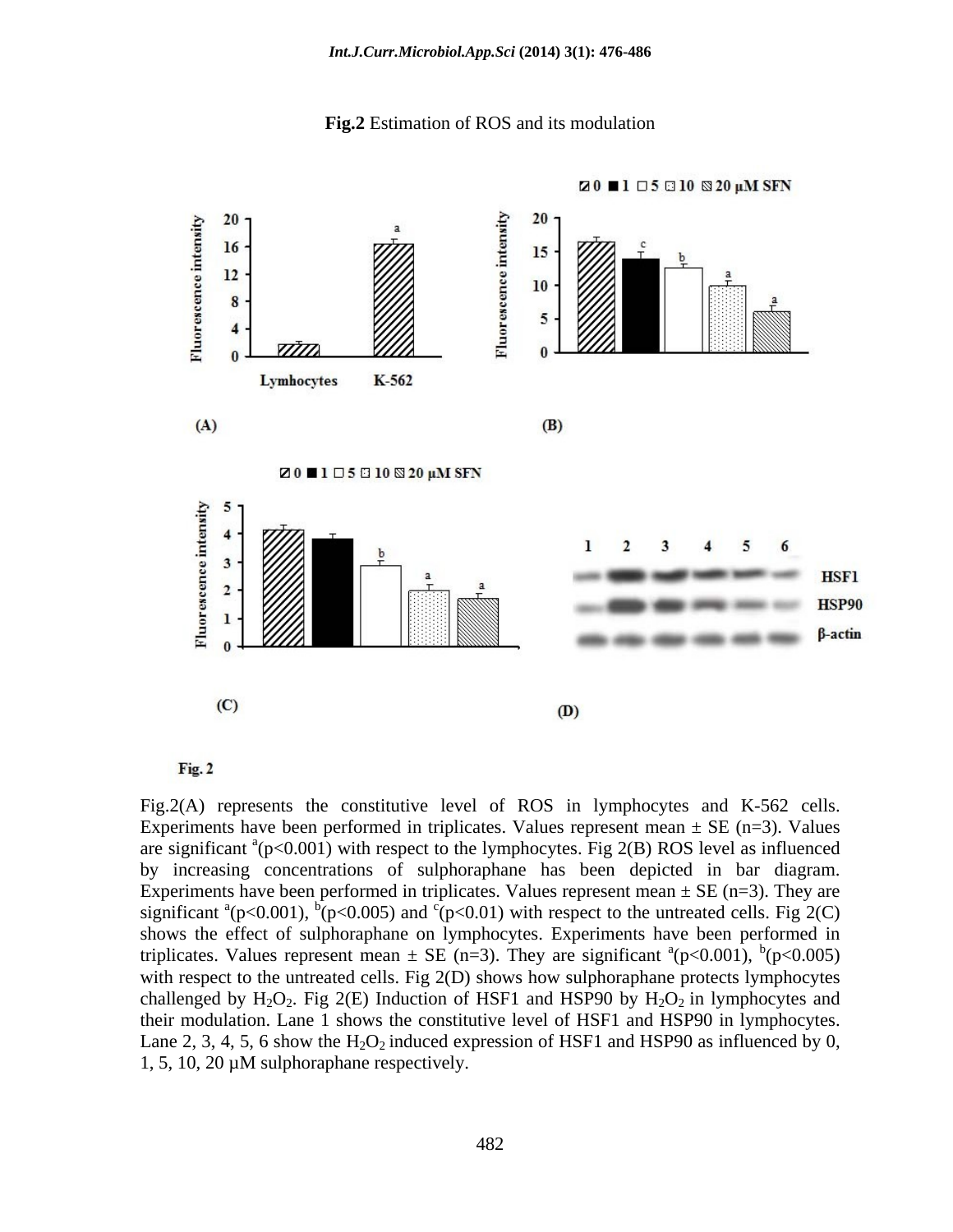### **Fig.3** Induction of antioxidant defence enzymes



Fig. 3

Fig 3(A) shows the catalase activity in K-562 cells with increasing doses of sulphoraphane  $(0, 1, 5, 10, 20 \mu M)$ . The result obtained is the mean of three independent experiments. Values represent mean  $\pm$  SE (n=3). <sup>a</sup>(p<0.001), <sup>b</sup>(p<0.005) are significantly different compared with untreated cells. Fig 3(B) Bar diagram represents the SOD activity in K-562 cells with different doses of sulphoraphane as described before. The experiment has been repeated thrice. Values represent mean  $\pm$  SE (n=3). Values are significant  $\alpha$ (p<0.001), (p<0.001),  $\bar{b}$ ( $\bar{p}$ <0.005) with respect to untreated cells.

Natural compounds are blessed with their 562, which over expresses HSF1 and carcinogenic. Role of these compounds in Isothiocyanates are a group of compounds sprouts etc. These compounds are unique regulated by sulphoraphane. Similar

medicinal values and are anti- HSP90. These biomarkers may be targeted manipulating the expression of HSP90 has compounds so that healthy cells are hardly been highlighted in this study. affected. Furthermore it became apparent present in cruciferous vegetables (Roy *et*  up-regulation of HSP90. Quenching ROS *al*., 2012). Sulphoraphane belonging to the by sulphoraphane results in inhibition of isothiocyanate group of organosulfur HSF1 and subsequently HSP90. Two compounds are commonly found in important client proteins of HSP90 namely cauliflower, cabbage, broccoli, brussel Bcr-Abl and c-Raf has been downas they are preferentially toxic to the results have been obtained when K-562 cancer cells, sparing the normal cells have been treated with 17-AAG, a counterparts. Therefore, using such specific inhibitor of HSP90. Results show compounds in therapy will be harmless. that HSP90 plays a pivotal role in the Present study has been conducted in signalling pathways controlling Natural compounds are blessed with their 562, which over expresses HSF1 and meanical values and are anti- HSP90. These biomarkers may be targeted correlational values and are anti-minimiply the expression of HSP90 has comp in a non-toxic way using natural that generation of ROS is a vital factor for regulated by sulphoraphane. Similar signalling pathways controlling leukemogenesis.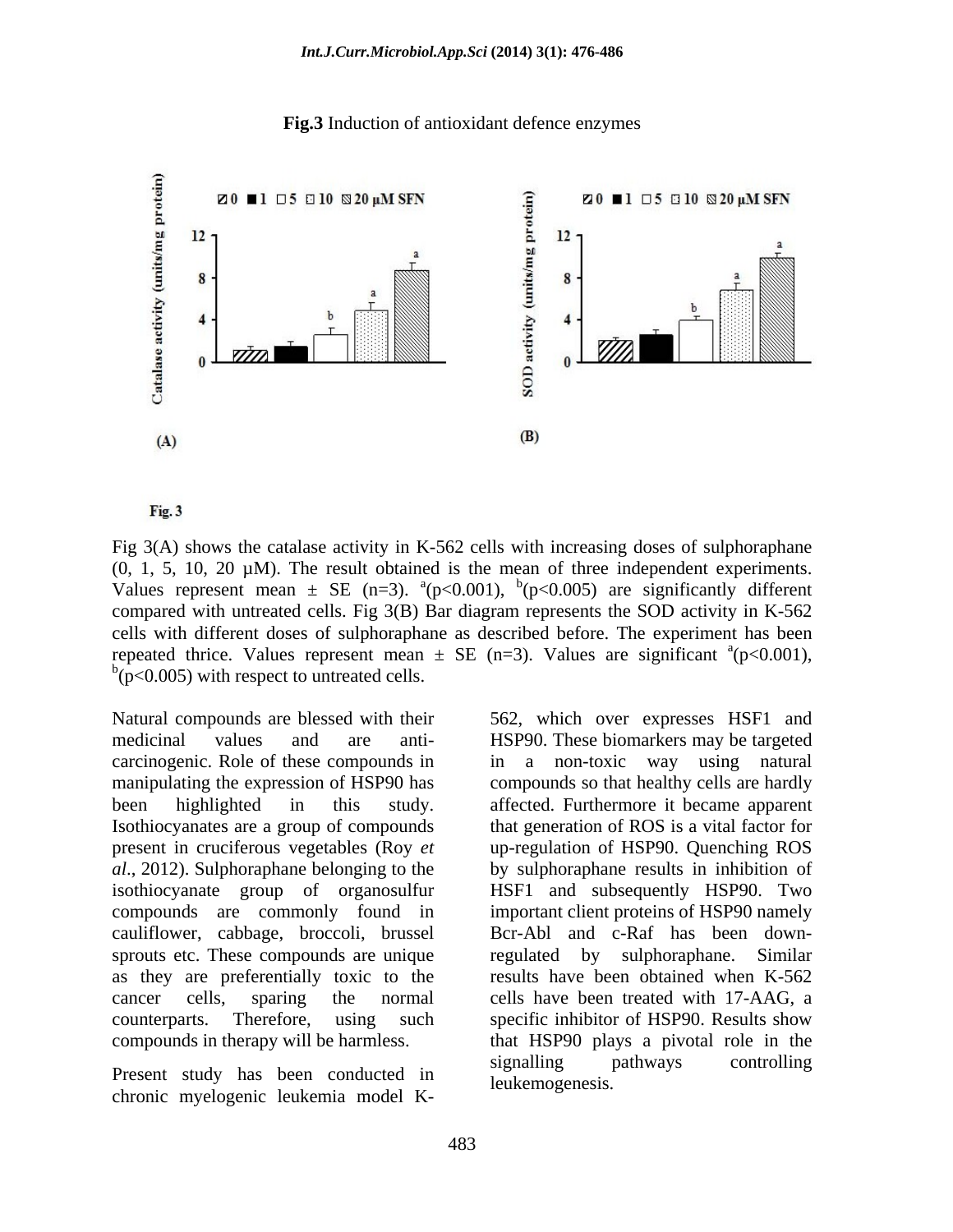Lymphocytes normally possess lower References levels of ROS as compared to cancer cells (K-562). A stressed condition has been created in lymphocytes using  $H_2O_2$ , which simulates the development of carcinogenic process. Under this stressed condition the potential potential process. Under this stress have been found and the 23-34. HSF1 and HSP90 levels have been found to be high compared to the unstressed<br>Imperior of the unstressed<br>Imperior of the induced POS laval contains the first twenty years. Biochim Biophys Acta. lymphocytes. This induced ROS level can<br>1773(8): 1150–1160. be well controlled by sulphoraphane. Quenching of ROS leads to inhibition of HSF1 and HSP90, two important therapeutic opportunity. Mol Cancer Ther. prognostic markers in cancer.  $3(8)$ :  $1021-1030$ . Sulphoraphane reduces the expression level of HSF1 and HSP90 in stressed lymphocytes as well as in K-562 cells, thereby proving that ROS is closely implications. Cell Stress Chaperones. associated with higher expression of  $HSF1$   $10(2): 86-103$ . and HSP90. Sulphoraphane has been found to increase the activity of anti oxidant enzymes catalase and SOD; which in turn helps to reduce ROS levels in Chaperones. 16(1): 33–39. cancer cells. Out of control proliferation is a key feature of cancer cells and ROS (exogenous and endogenous) help in this regard (Gupta *et al*., 2012). Agents that inhibit ROS can inhibit aberrant growth of cancer cells. This study shows that sulphoraphane, which is blessed with strong anti-oxidant properties, may be considered as an attractive compound in the battle against cancer although further 2010. Interfering with ROS Metabolism in studies are required to prove its potential in leukemia therapy.

### **Acknowledgement**

The authors are grateful to Council of Gupta, S.C., D. Hevia, S. Patchva, B. Park, W. Scientific and Industrial Research (CSIR), Government of India, New Delhi, India for financial support and Director, the roles of reactive oxygen Chittaranjan National Cancer Institute, Kolkata, India for providing infrastructural the therapy. All<br>1295–1322. facilities.<br>
Hole, P.S., R.L. Darley and Tonks, A. 2011.

### **References**

- Acharya, A., I. Das, D. Chandhok and Saha, T. 2010. Redox regulation in cancer: a double-edged sword with therapeutic potential. Oxid Med Cell Longev. 3(1): 23-34.
- Avruch, J. 2007. MAP kinase pathways: The first twenty years. Biochim Biophys Acta.<br>1773(8): 1150–1160.
- Bagatell, R., and Whitesell, L. 2004. Altered Hsp90 function in cancer: a unique 3(8): 1021-1030.
- Ciocca, D.R., and Calderwood, S.K. 2005. Heat shock proteins in cancer: diagnostic, prognostic, predictive, and treatment implications. Cell Stress Chaperones.  $10(2)$ : 86–103.
- Conte, M., M.E. Isolani, P. Deri, L. Mannini and Batistoni, R. 2011. Expression of hsp90 mediates cytoprotective effects in the gastrodermis of planarians. Cell Stress Chaperones.  $16(1)$ : 33–39.
- Dai, C., L. Whitesell, A.B. Rogers and Lindquist, S. 2007. Heat shock factor 1 is a powerful multifaceted modifier of carcinogenesis. Cell. 130, 1005-1018.
- Fearon, I.M., and Faux, S.P. 2009. Oxidative stress and cardiovascular disease: novel tools give (free) radical insight. J Mol Cell Cardiol. 47, 372-381.
- Gibellini, L., M. Pinti, M. Nasi, S. De Biasi, E. Roat, L. Bertoncelli and Cossarizza, A. 2010. Interfering with ROS Metabolism in Cancer Cells: The Potential Role of Quercetin. Cancers (Basel). 2(2): 1288- 1311.
- Gorman, A.M., B. Heavey, E. Creagh, T.G. Cotter and Samali, A. 1999. Antioxidant mediated inhibition of the heat shock response leads to apoptosis. FEBS Lett.  $445, 98 - 102.$
- Koh and Aggarwal, B.B. 2012. Upsides and downsides of reactive oxygen species for cancer: the roles of reactive oxygen species in tumorigenesis, prevention, and therapy. Antioxid. Redox Signal. 16 (11): 1295 1322.
-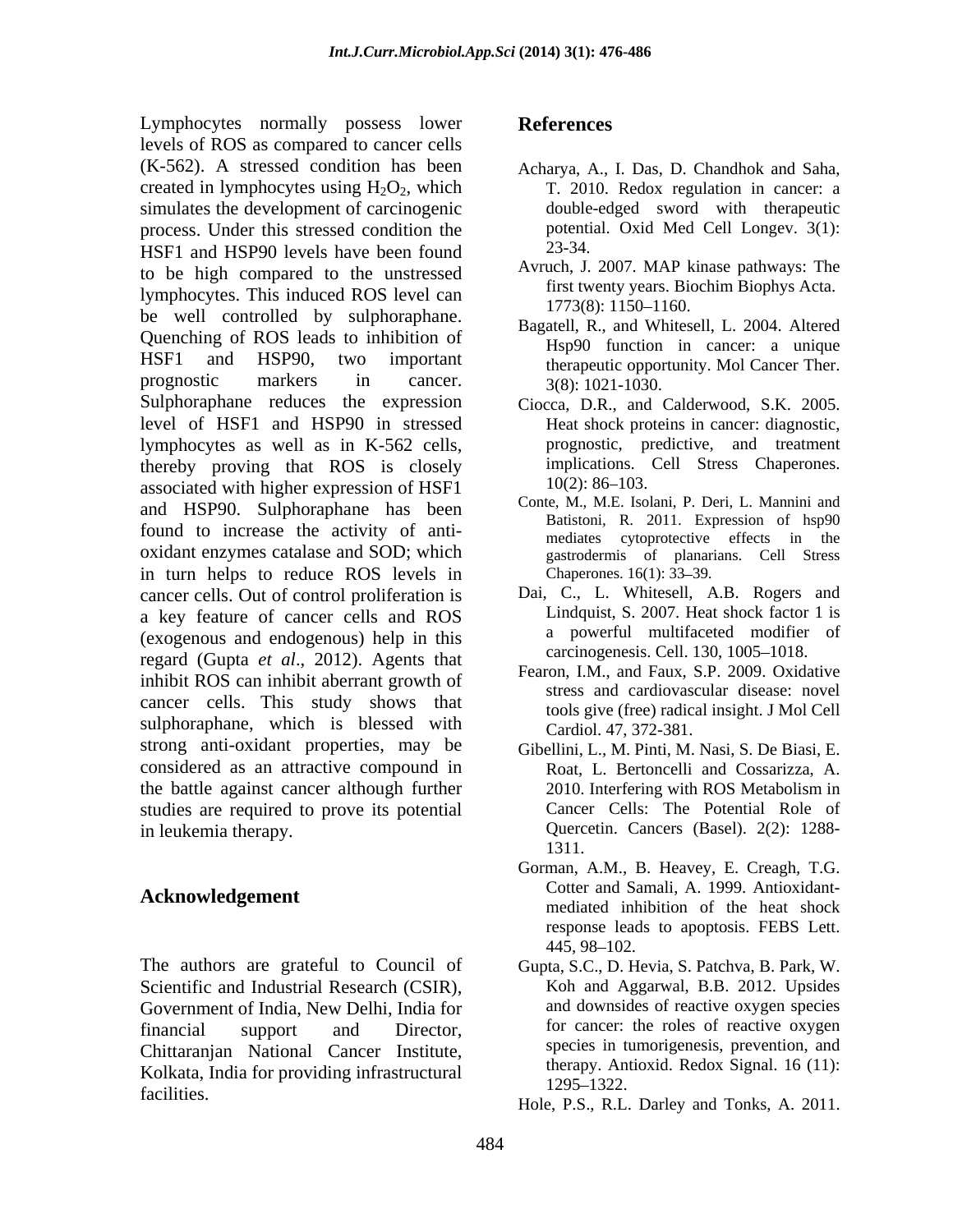myeloid leukemias? Blood. 117(22): progenitor cells proliferation. Stem Cell 5816-5826. Discovery. 1(3): 54-66.

- 
- Kalmar, B., and Greensmith, L. 2009. Cancer 13, S125–S135. protection against oxidative stress. Adv
- Khalil, A.A., N.F. Kabapy, S.F. Deraz and Smith, C. 2011. Heat shock proteins in oncology: Diagnostic biomarkers or
- Khandrika, L., B. Kumar, S. Koul, P. Maroni prostate cancer.2009. Cancer Lett. 282,
- Lanneau, D., de Thonel, A., Maurel, S., Apoptosis versus cell differentiation: role HSP27. Prion. 1(1): 53-60.
- Li, Y., T. Zhang, H. Korkaya, S. Liu, H.F. Sinha, D., S. Dey, M. Siddiqi,
- Lobo, V., A. Patil, A. Phatak and Chandra, N. Pharmacogn Rev. 4(8): 118-126.
- Marcu, M.G., M. Doyle, A. Bertolotti, D. Solimini, N.L., J. Luo, and Elledge, S.J. 2007. unfolded protein response by stabilising
- Martindale, J.L., and Holbrook, N.J. 2002. Cellular Response to Oxidative Stress:
- Nakamura, S., T. Yagyu, T. Takemura, L. Tan, Y. Nagata, D. Yokota, I. Hirano, K. Shibata, M. Fujie, S. Fujisawa and 101, 227–257.

Do reactive oxygen species play a role in promotes chronic myeloid leukemia progenitor cells proliferation. Stem Cell

- Jolly, C., and Morimoto, R.I. 2000. Role of the Powers, M.V., and Workman, P. 2006. heat shock response and molecular Targeting of multiple signalling pathways chaperones in oncogenesis and cell death. by heat shock protein 90 molecular J Natl Cancer Inst. 92, 1564-1572. chaperone inhibitors. Endocr Relat Cancer. 13, S125–S135.
	- Induction of heat shock proteins for Roy, M., S. Mukherjee and Biswas, J. 2012. Drug Deliv Rev. 61, 310-318. histone deacetylase by PEITC in breast Inhibition of an epigenetic modulator, cancer- a detailed mechanistic approach. Int J Therapeutic Applications. 5, 1-13.
	- oncology: Diagnostic biomarkers or Sarkar, R., S. Mukherjee, J. Biswas and Roy, therapeutic targets? Biochim Biophys Acta. 1816, 89–104. Contract and accurring isothiocyanate induces and Koul, H.K. Oxidative stress in M. 2012. Sulphoraphane, a naturally occurring isothiocyanate induces apoptosis in breast cancer cells by targeting heat shock proteins. Biochem Biophys Res Comm. 427, 80-85.
	- 125-136. Sarkar, R., S. Mukherjee and Roy, M. 2013. Didelot, C. and Garrido, C. 2007. Phenethyl isothiocyanate results in cell of heat shock proteins HSP90, HSP70 and cancer cells. Nutrition and Cancer. 65(3): Targeting Heat Shock Proteins (HSPs) by cycle arrest and apoptosis of human breast 1-14.
	- Lee, B. Newman, Y. Yu, S.G. Clouthier, R.K.Bhattacharya and Roy, M. 2007. S.J. Schwartz, M.S. Wicha and Sun, D. Mitigation of arsenic toxicity by tea in 2010. Sulforaphane, a dietary component human lymphocytes: Antioxidant function of broccoli/broccoli sprouts, inhibits and repair inducing activity. J Environ breast cancer stem cells. Clin Cancer Res. Pathol, Toxicol Oncol. 26, 207-220. Sinha, D., S. Dey, M. Siddiqi, Pathol, Toxicol Oncol. 26, 207-220.
	- 16(9): 2580-2590. Sinha, D., S. Roy and Roy, M. 2010. 2010. Free radicals, antioxidants and arsenite induced oxidative stressin Swiss functional foods: Impact on human health. Antioxidant potential of tea reduces albino mice. J of Food Chem Toxicol. 48(4): 1032-1039.
	- Ron, L. Hendershot and Neckers, L. 2002. Non-oncogene addiction and the stress Heat shock protein 90 modulates the phenotype of cancer cells. Cell .130, 986- 988.
	- IRE1α. Mol Cell Biol. 22(24): 8506- Soo, E.T., G.W. Yip, Z.M. Lwin, S.D. Kumar 8513. and Bay, B.H. 2008. Heat shock proteins as novel therapeutic targets in cancer. In Vivo. 22, 311-315.
	- Signaling for Suicide and Survival. J Cell Sreedhar, A.S., and Csermely, P.2004. Heat Physiol. 192, 1-15. shock proteins in the regulation of apoptosis: new strategies in tumor therapy a comprehensive review. Pharmacol Ther. 101, 227–257.
	- Ohnishim K. 2011. Bcr-Abl-mediated Raf Surh YJ. 2003. Cancer chemoprevention with kinase inhibitor protein suppression dietary phytochemicals. Nat Rev Cancer.